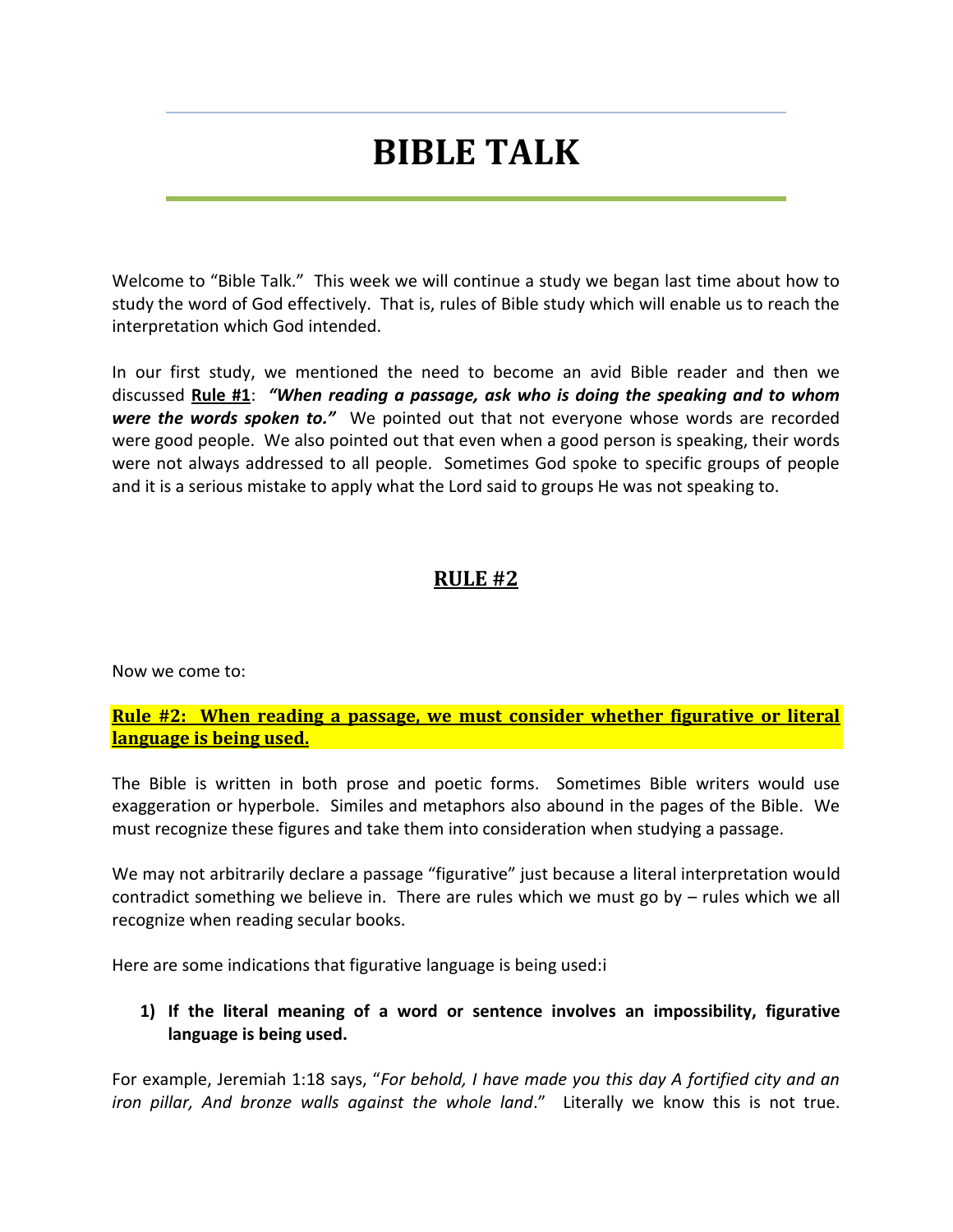Instead, Jeremiah was made to resemble these things in some respects. He would be strong and immovable like a fortified city and an iron pillar.

## **2) If the literal meaning makes a contradiction, figurative language is being used.**

Acts 9:7 says, *"And the men who journeyed with him stood speechless, hearing a voice but seeing no one."* When the same story is repeated in Acts 22:9 we read, *"And those who were with me indeed saw the light and were afraid, but they did not hear the voice of Him who spoke to me."* A literal interpretation causes a needless contradiction. If we take Acts 22:9 figuratively, then the passages harmonize and do not contradict. To *"not hear a voice"* is often used in a figurative sense of *"not understanding."*

To illustrate, we often say to one another, *"Would you repeat what you just said; I didn't hear you."* When we say this, we do not mean we heard no sound, but we mean we did not understand the sound. This is the case with the two passages we just noticed. The men present heard a voice, but they did not understand what the voice was saying. Figurative language is clearly detected by using this observation.

## **3) When the literal interpretation requires that a sinful action be performed, figurative language is being used.**

Luke 14:26 says, *"If anyone comes to Me and does not hate his father and mother, wife and children, brothers and sisters, yes, and his own life also, he cannot be My disciple."* If this is taken literally, then we are being told to do something sinful. This indicates that the word "hate" is being used figuratively in the sense of *"to love less."* Jesus is not saying that men must literally hate their parents, their wife, children, brothers and sisters. But He **is** saying that we must love them less than we love Him. Jesus must be first in our lives.

#### **4) When a Bible writer declares a figure is being used, then figurative language is being used.**

John 2:19 reads, *"Jesus answered and said to them, "Destroy this temple, and in three days I will raise it up."* We are told plainly that this was figurative language in verse 21 where the scripture continues, *"He was speaking of the temple of His body."* The Jews were pretending that Jesus was speaking literally, but He was not. In fact, the Jews were being deceptive. They knew exactly what the Lord meant, but they were pretending that they didn't understand. This becomes evident when we read Matthew 27:63 and the Jews said to Pilate, *"Sir, we remember,*  while He was still alive, how that deceiver said, 'After three days I will rise.'" This makes it obvious that they understood Jesus was using figurative language all along.